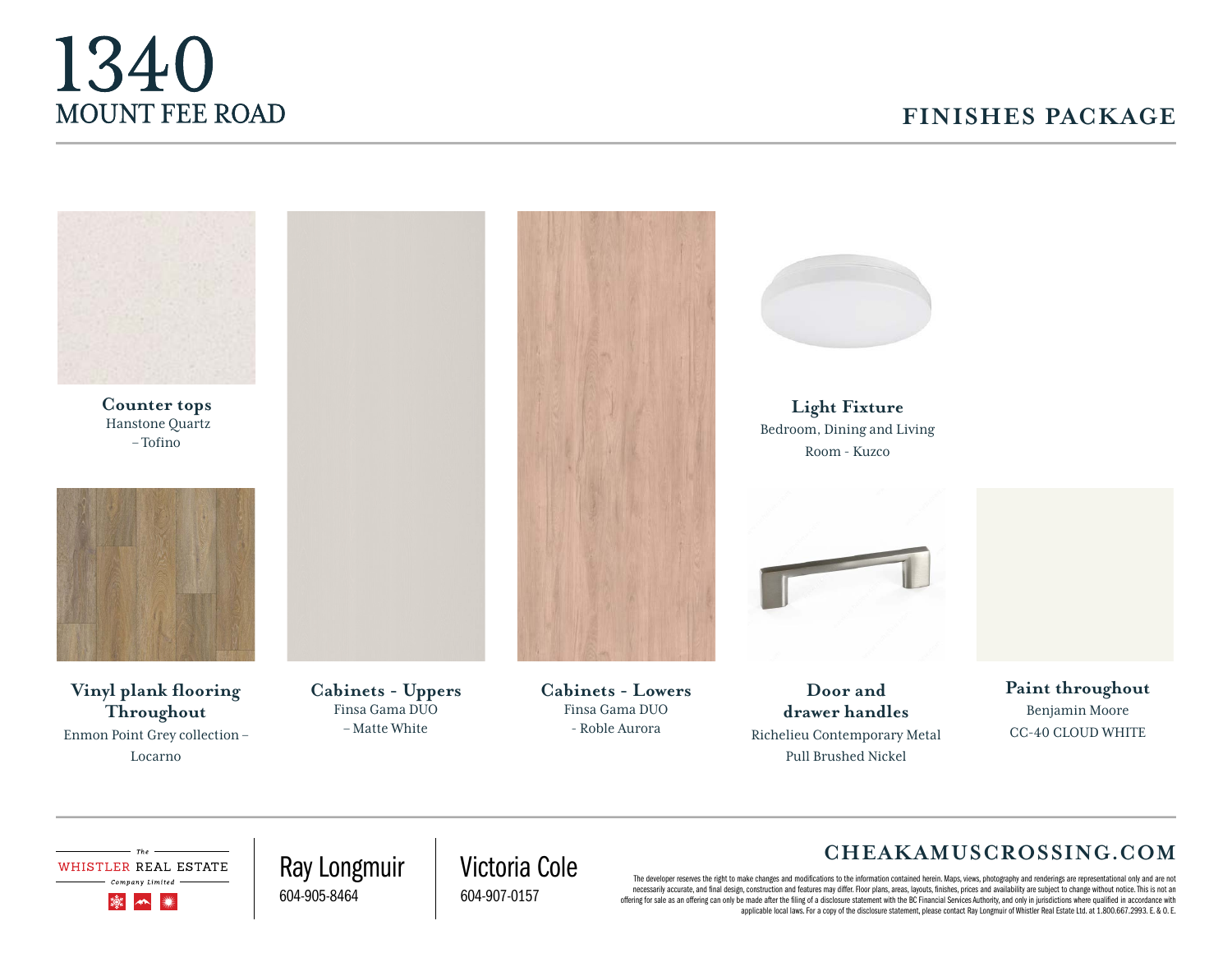

#### **PLUMBING PACKAGE**



Reginox double bowl sink



Kitchen Faucet Fluid F828 - chrome



**Taymor Yates Bathroom Accessories** Polished Chrome



**Vanity Sink**  Duravit



**Basin Faucet**  Fluid - Single lever



**Toilets** Dual-flush Toilets

WHISTLER REAL ESTATE

Company Limited 灤  $\curvearrowleft$ ▓

Ray Longmuir 604-905-8464

Victoria Cole 604-907-0157

#### **CHEAKAMUSCROSSING.COM**

.<br>The developer reserves the right to make changes and modifications to the information contained herein. Maps, views, photography and renderings are representational only and are not necessarily accurate, and final design, construction and features may differ. Floor plans, areas, layouts, finishes, prices and availability are subject to change without notice. This is not an offering for sale as an offering can only be made after the filing of a disclosure statement with the BC Financial Services Authority, and only in jurisdictions where qualified in accordance with applicable local laws. For a copy of the disclosure statement, please contact Ray Longmuir of Whistler Real Estate Ltd. at 1.800.667.2993. E. & O. E.